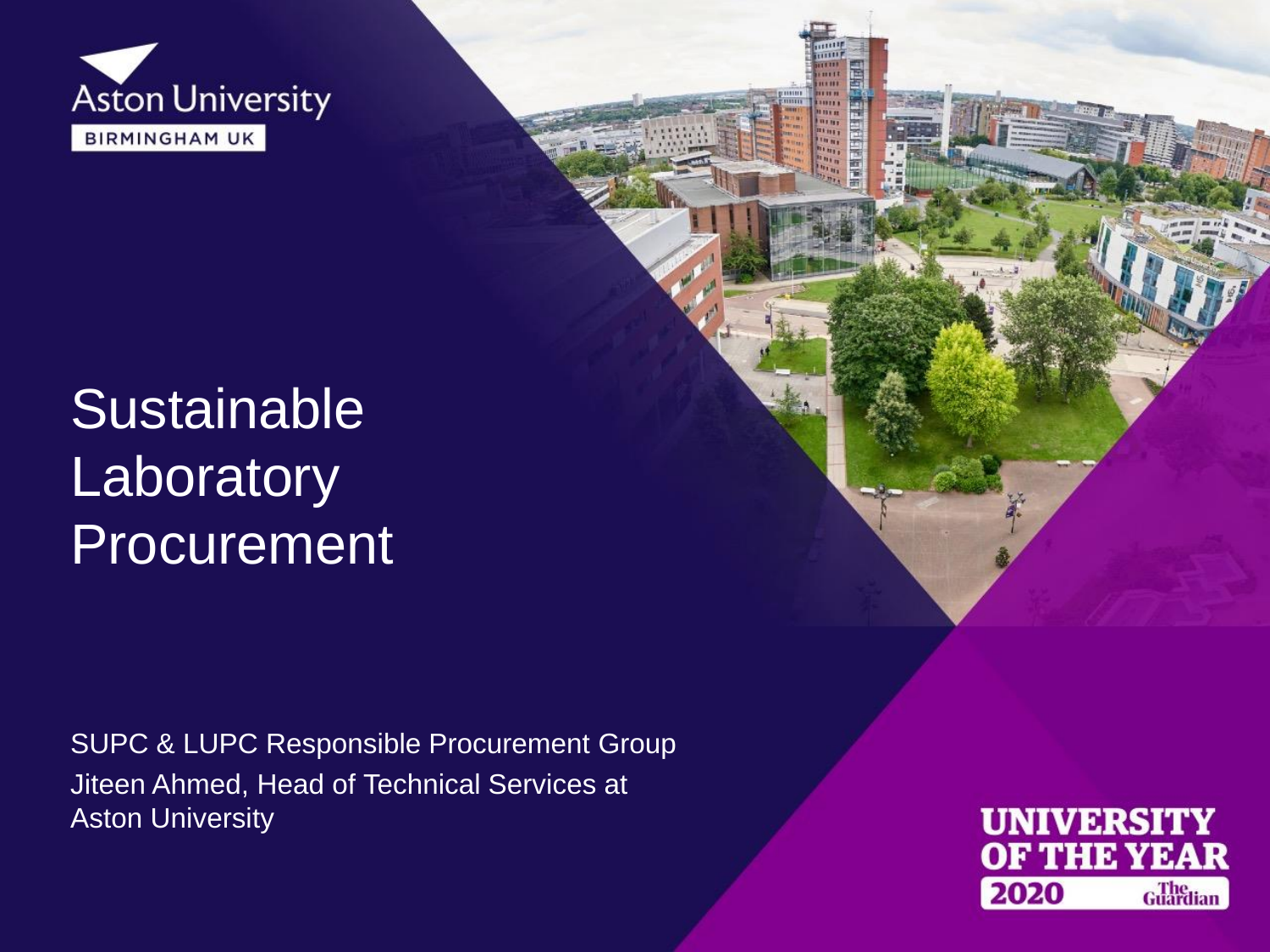## Introduction

- Jiteen Ahmed
- Head of Technical Services at Aston University
- Chair of SUPC Laboratory Group
- Chair of STEMed National Procurement
- Radiation Protection Supervisor
- More than 20 years in the labs!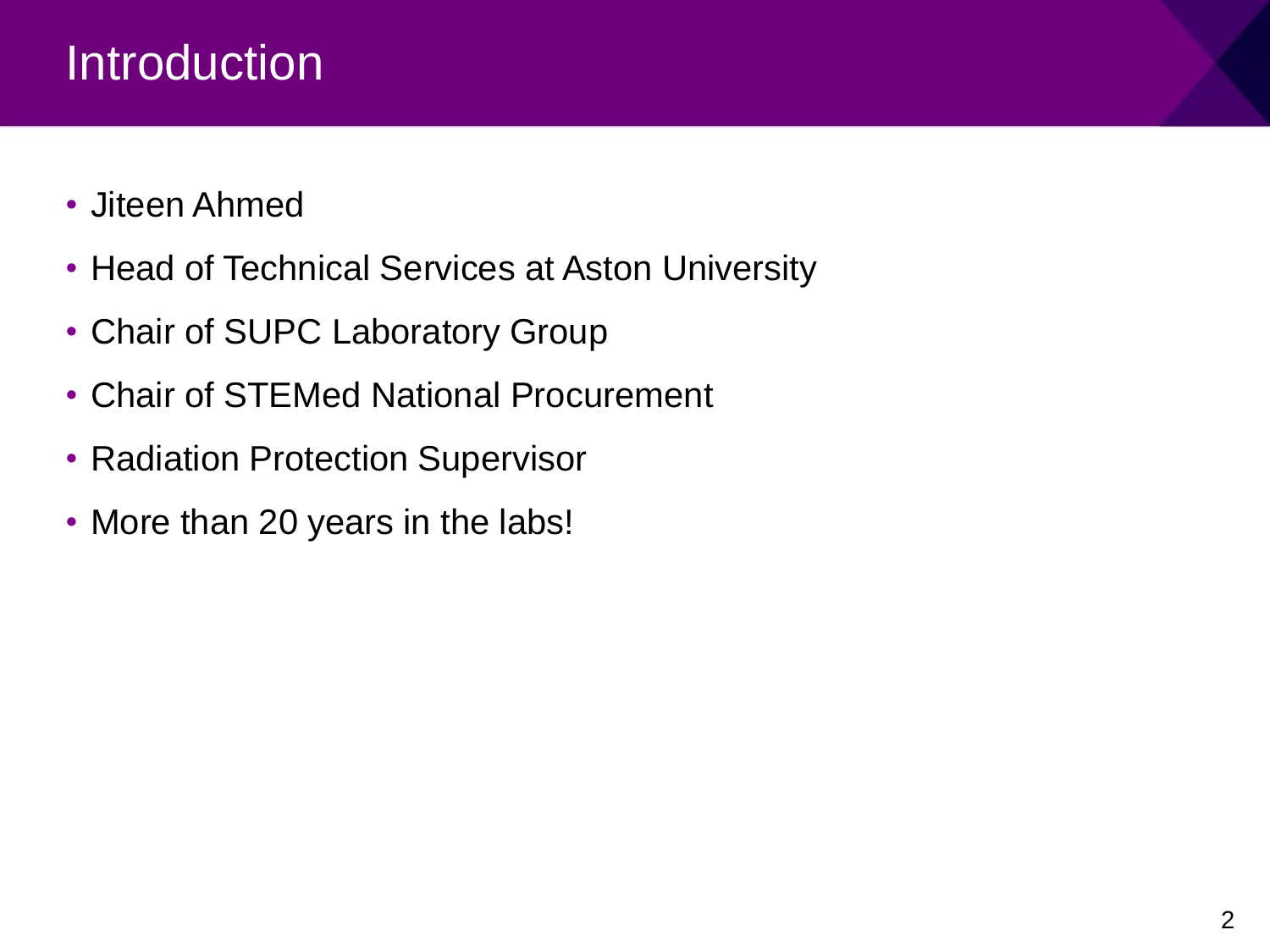### End User v Procurement View

#### **End user View**

- Procurement is seen as the red tape or 'getting in the way'
- Cheap is best but meeting spec is also important
- Feeling that end user isn't considered when it comes to purchasing equipment
- Sustainability is very important
- Resultant feeling is that they are paying more for the equipment than they wanted to…

#### **Procurement View**

- Regulations and HE policy guidance needs to be complied with
- Value Added Services need to be considered
- Risk!
- **Sustainability**
- Responsible Procurement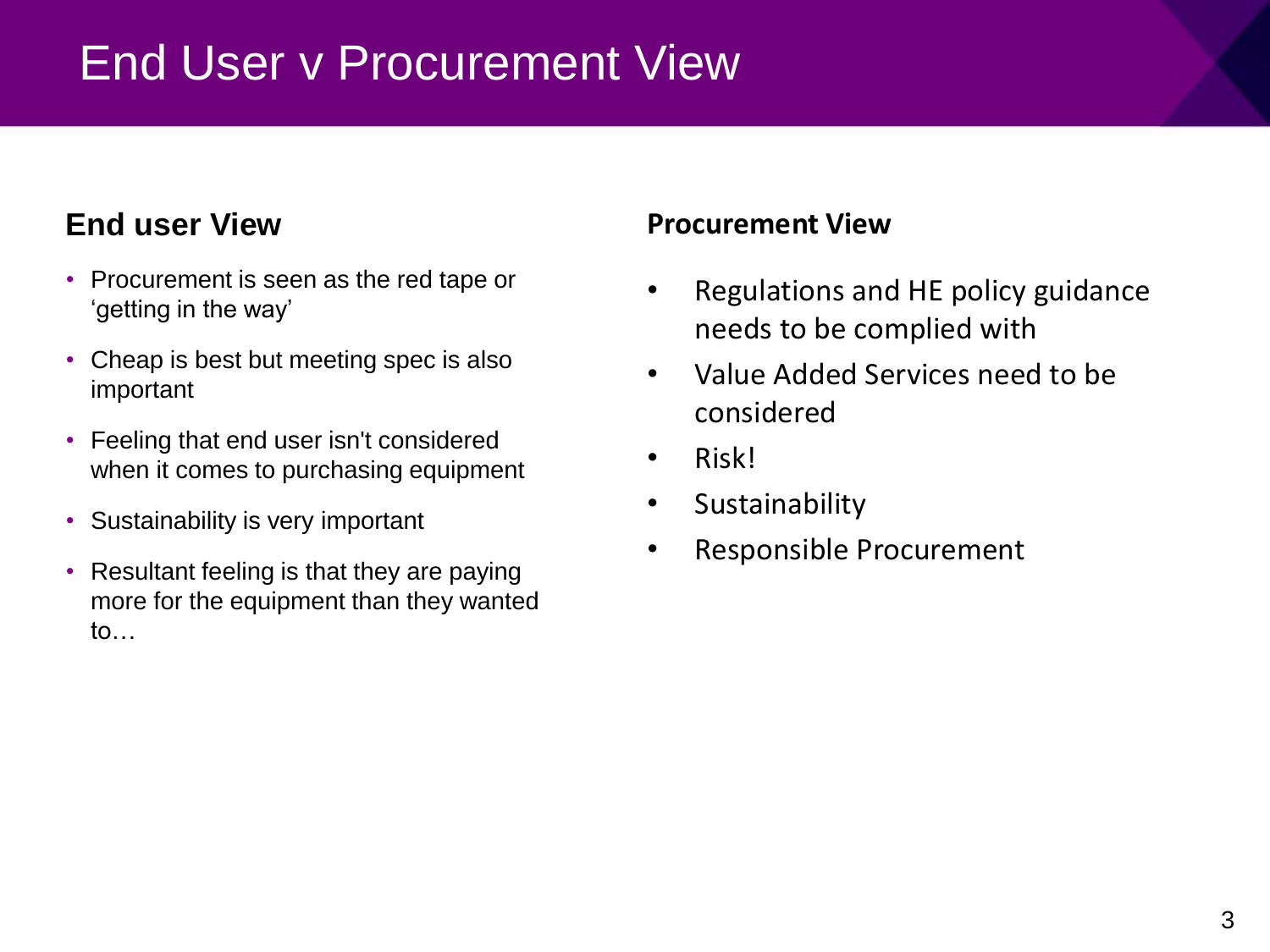# Both agree on the same point though…

Sustainability matters!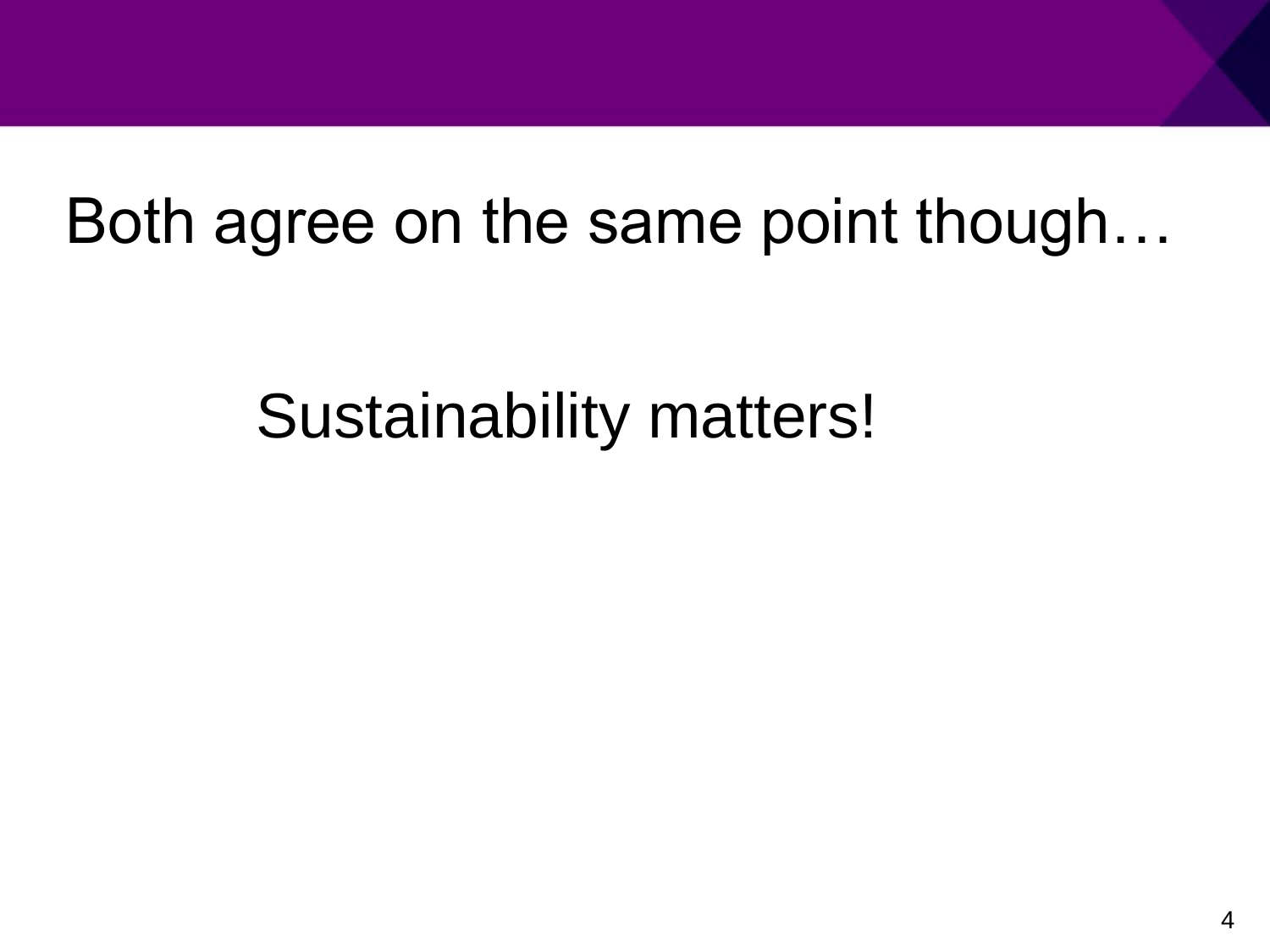#### Factors that need to be considered before purchasing the equipment

- Materials being used to manufacture equipment. Are they using rare minerals? The source of the material are the workers being treated fairly?
- Consumables disposal of material costs and carbon emissions?
- Chemicals being used how do we dispose safely and in a manner which wouldn't harm the environment
- Engineers are they local or do we need to ship the equipment abroad for repairs? If new equipment is replacing current equipment, how do we dispose of current equipment? would supplier be willing to take the old equipment away?
- Supply chain issues how long would it take to get the spare parts for the equipment (if maintenance is performed onsite by technical staff)
- Use of batteries how do we dispose them safely and in a manner which wouldn't harm the environment
- Energy efficiency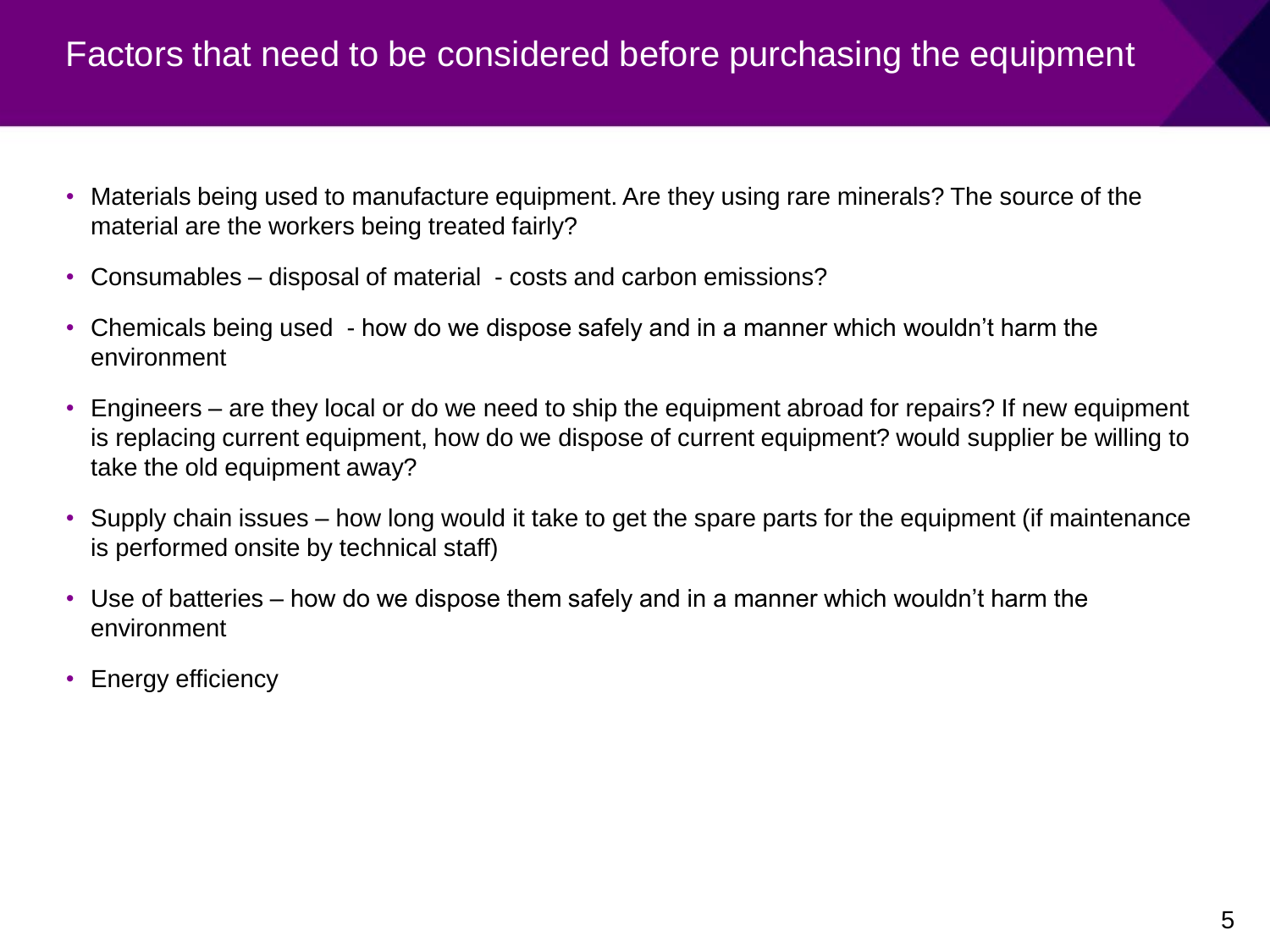- Gel Imager Brand new equipment purchased failed in 6 months.
- Supplier suggested an engineer inspection
- Send the equipment to Germany
- University had to organize courier
- Led to a delay of 3 months!

Imagine the carbon emissions! Consider using a supplier who has a local engineer base, even then ask the question – are they using electric vehicles?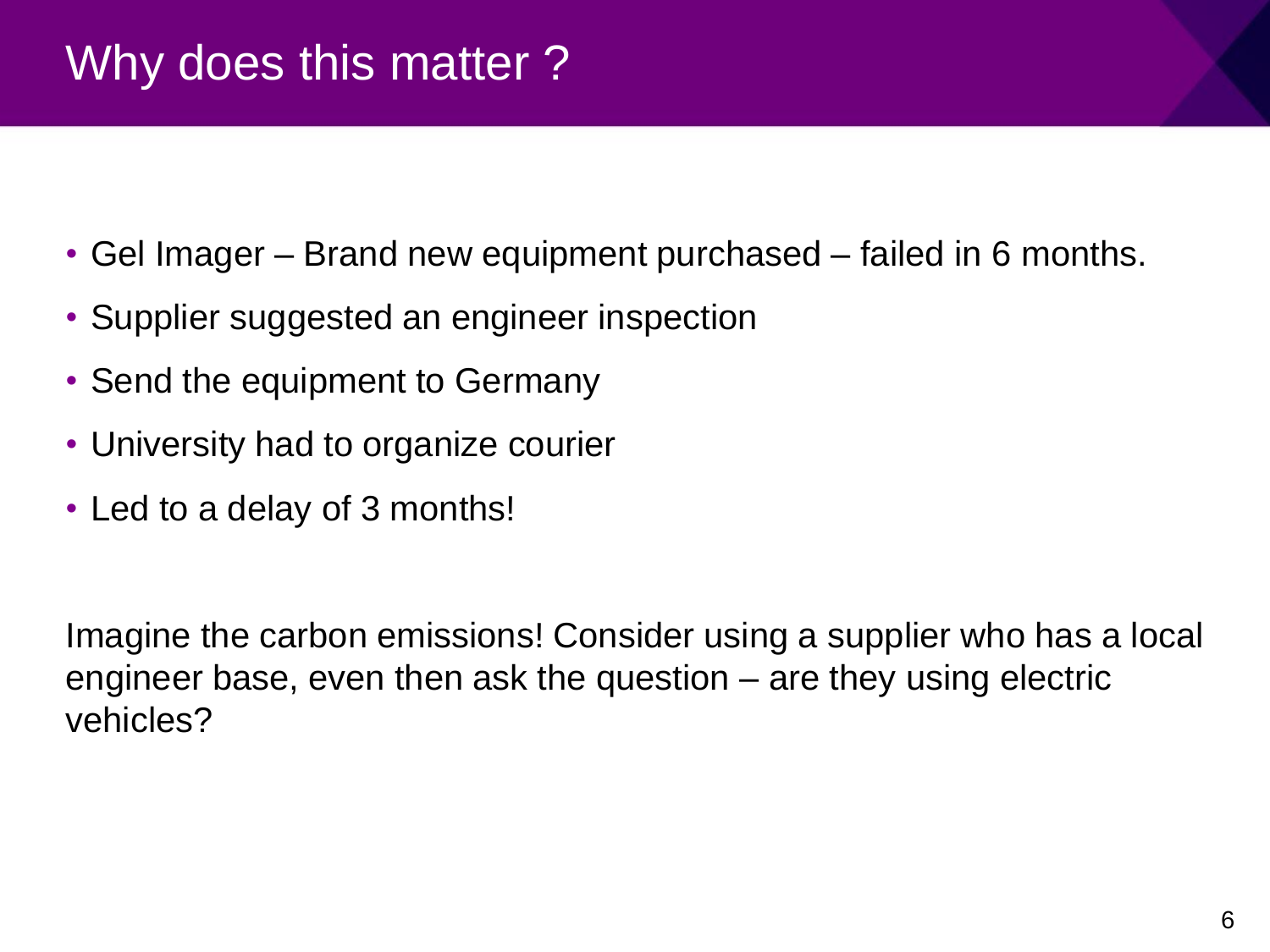### What other pieces of equipment could be used to help with regards to sustainability

#### University of Edinburgh

- Rotor Evaporators used in Chemistry labs to evaporate organic solvents
- Uses a heck of a lot of water!
- Chillers connected to reduce the amount of water being consumed for the equipment
- Chillers saved 4,320m3 of water, enough for 26 x four person households for the whole year, saving £8,700 in water costs
- Cost of electricity to power chiller is £320, resulting in saving of £8430 per year!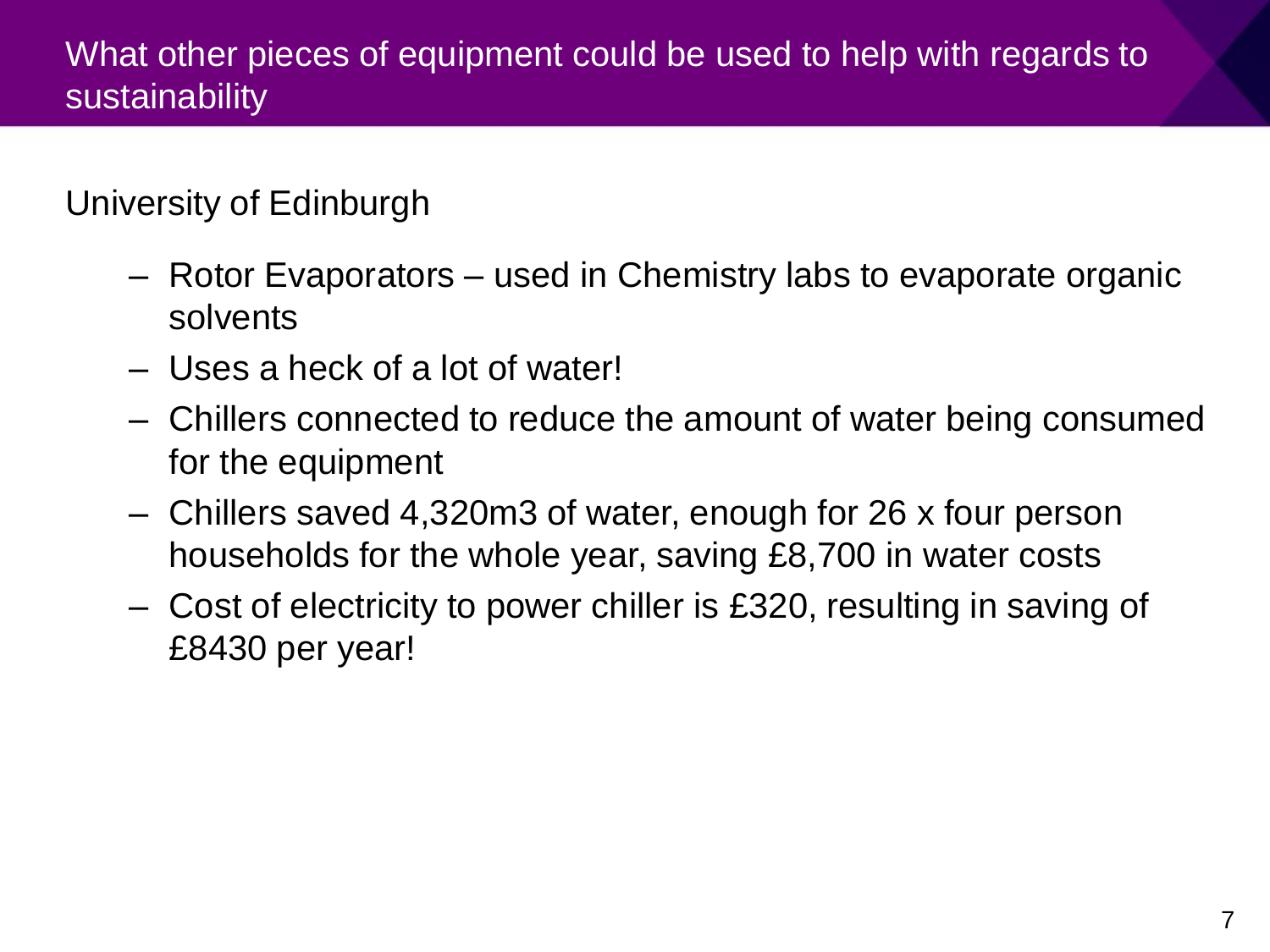#### University of Bristol

- Drying Cabinets being used to dry glassware, however they leak heat everywhere!
- Replaced 78 units
- Saved £54,000 of energy and 396 tonnes of carbon dioxide
- When purchasing drying cabinets consider insulated cabinets
- Consider purchasing a cabinet with an inbuilt timer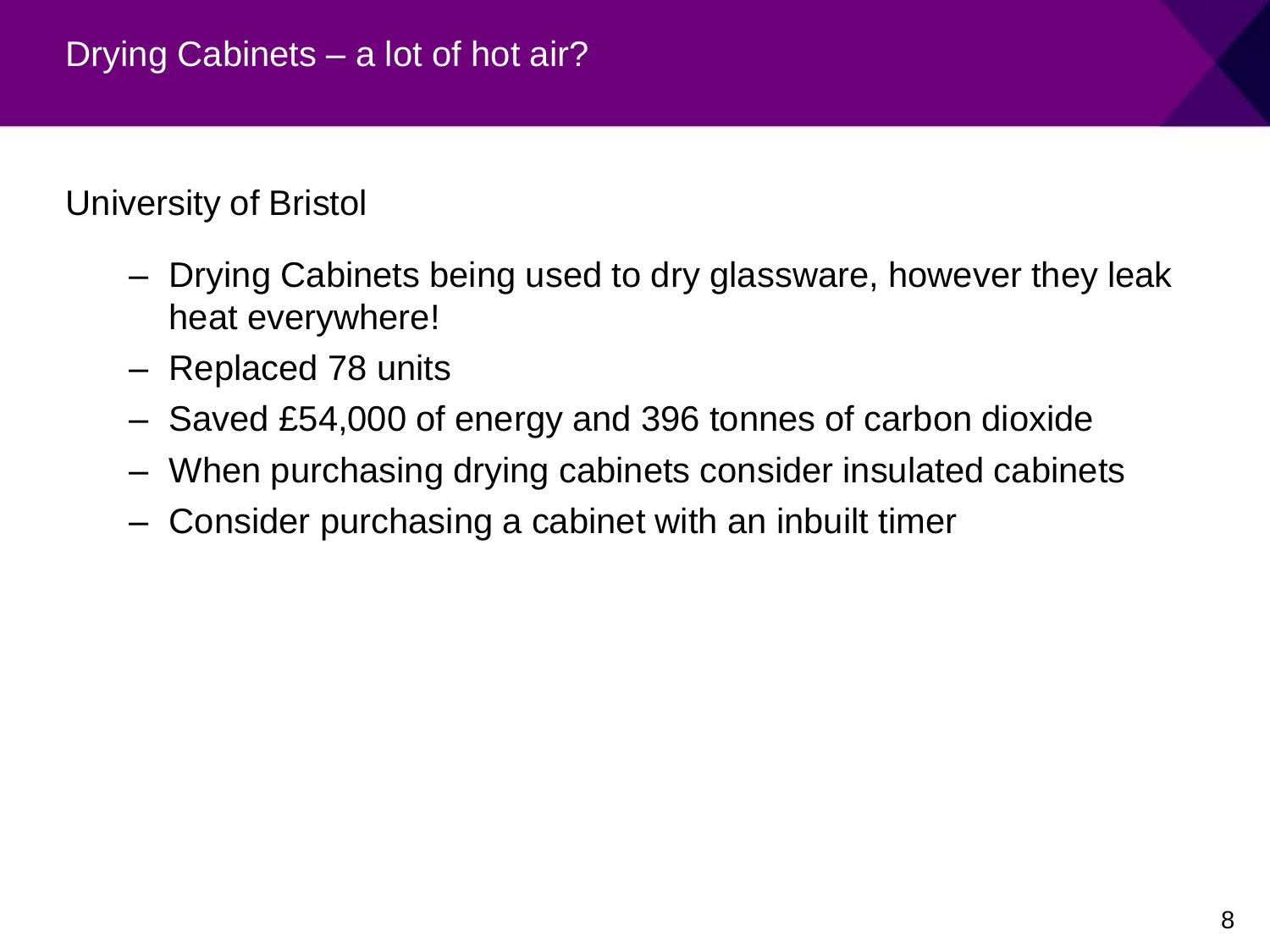### Consumables – Take Bake Schemes

- Some suppliers do take-bake schemes
	- Promega -Package return –all boxes have a pre-paid label that can be used to post polystyrene boxes back to Promega for recycling
	- Winchester recycling scheme some suppliers such as Fisher, VWR and SLS offer Winchester recycling schemes
	- Suppliers such as Starlab and Greiner offer recycling schemes for pipette boxes

Not just consumables, some suppliers also recycle gloves too!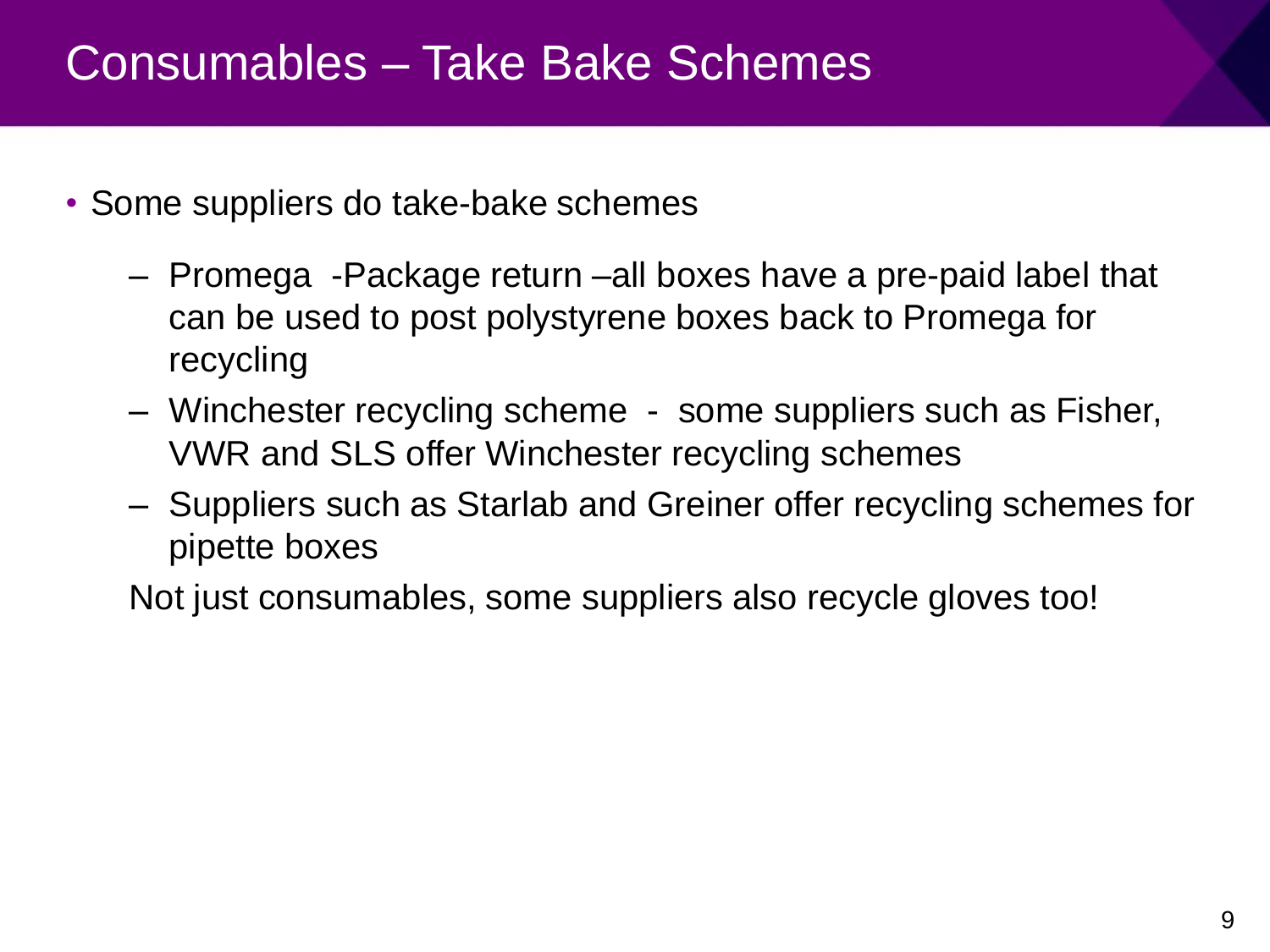University of Edinburgh

- Single use Lab Plastics
- Plastic materials such as cuvettes, petri dishes and falcon tubes are recylced via a process which involves soaking in 5-10% Distel over a period of time, replacing with fresh solution regularly every two days or earlier if necessary
- Only works with material in contact with Hazard Group 1 Organisms or inert chemicals such as buffers etc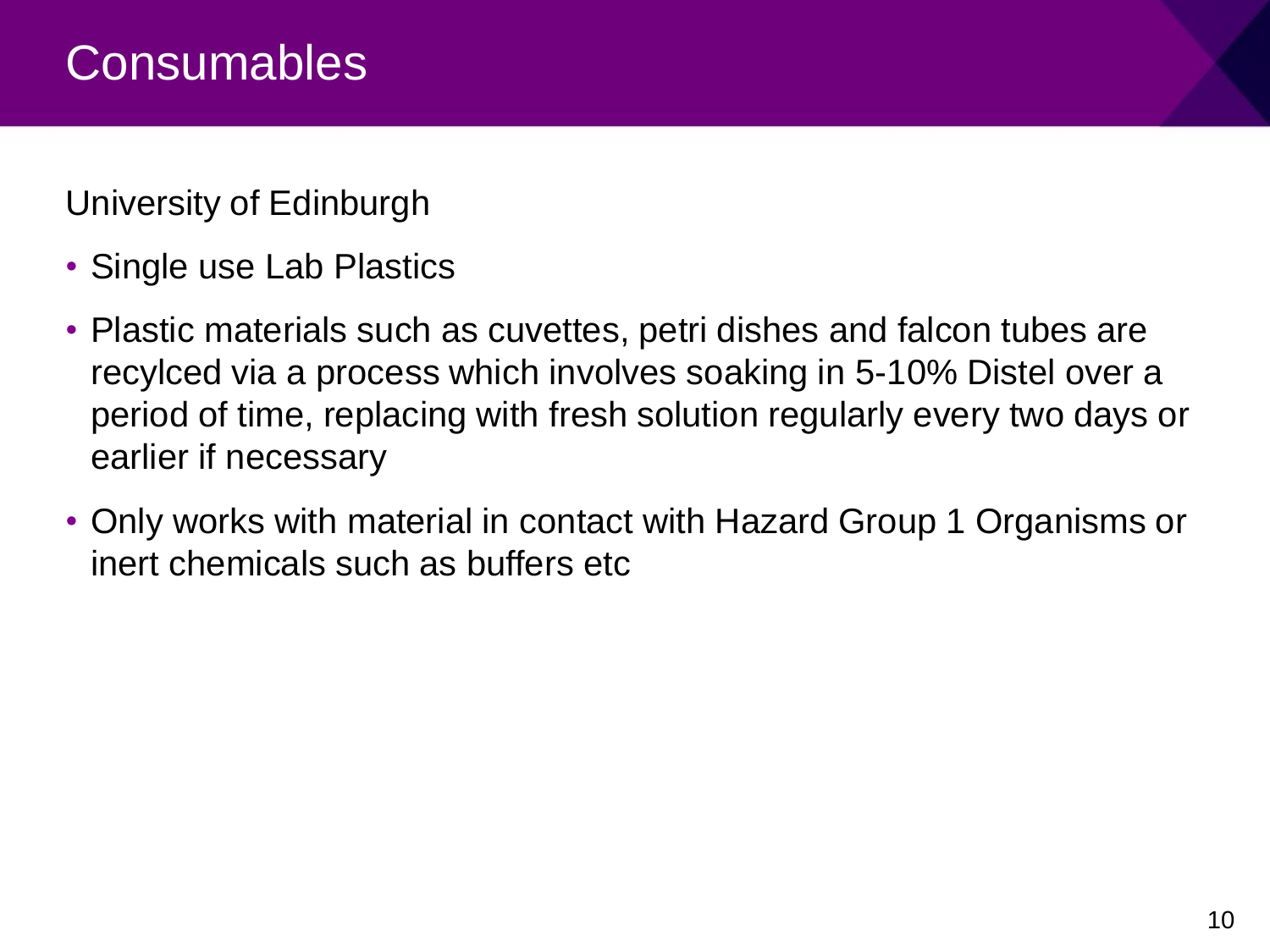### Chiller – Responsible Procurement

- End user requested to purchase a chiller for a chemistry research facility
- End user had identified a cheap chiller from china
- Sent the website to colleagues suggesting instead of using a well known and reputable brand
- Not only were Terms and Conditions unfavorable
- Working conditions were shocking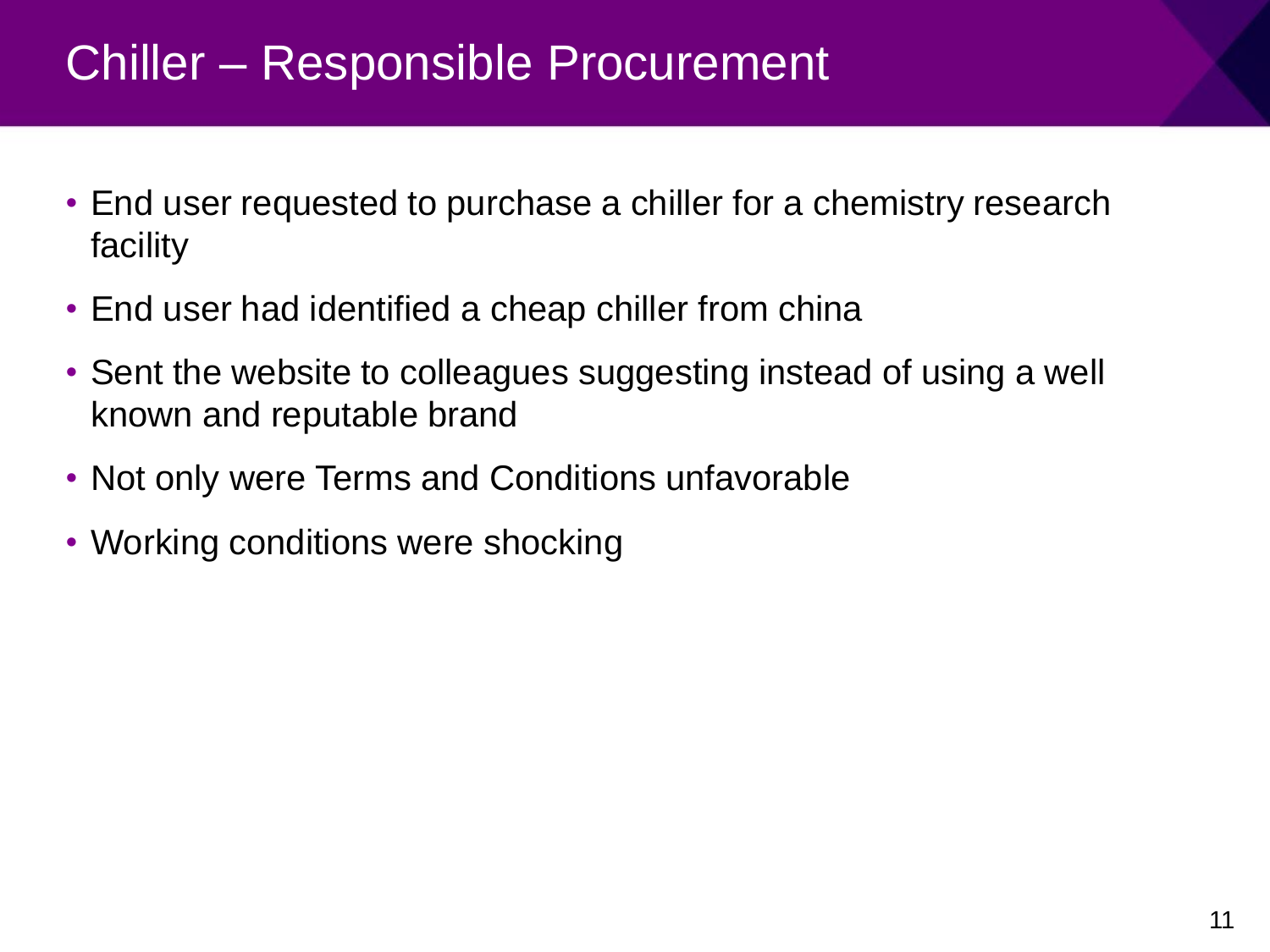## Equipment Disposal – Unigreen Scheme

- Unigreen Scheme
- Equipment is taken away, with either the whole or part of equipment being sold on
- Proceed of which are split between Unigreen and University
- Aston University has participated in the scheme which has resulted in the below:
	- Over 6,800 kg of redundant equipment has been sold so far, with a further 2,605kg in stock.
	- That has saved 52,163kg of CO2e so far which is equivalent in impact to planting 869 trees, or taking 23.7 cars off the road for a year.
	- Our work has also created 1.78jobs FTE at UniGreenScheme and there will be indirect job creation in the wider economy as well.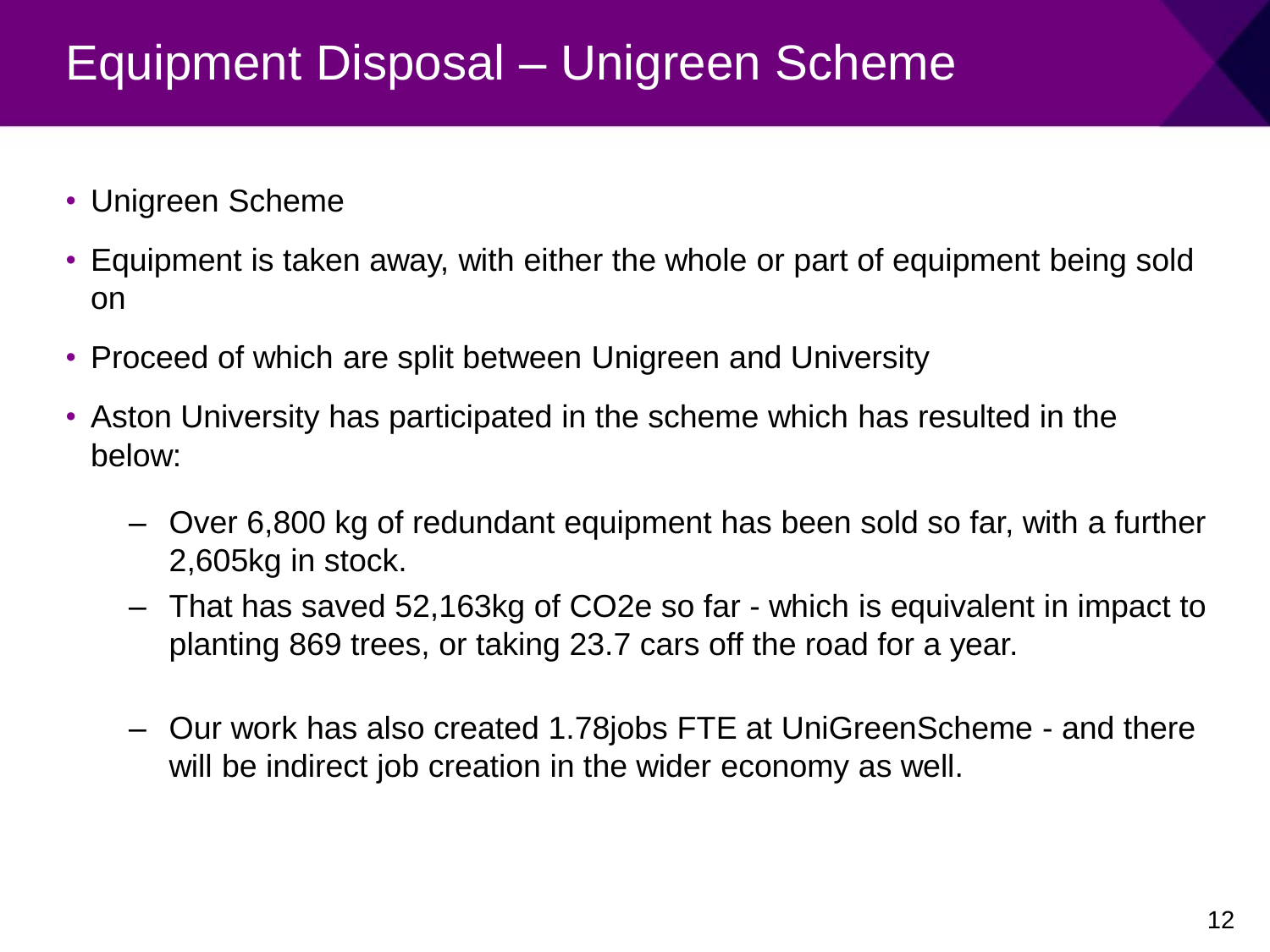### So how do we work on this?

- Liaise with stakeholders including hidden ones!
- Include Technical staff who have a wealth of knowledge and experience
- Look at holistic approach don't just look at buying the equipment but consider how do we dispose of it in the end, how does the equipment we purchase benefit not just research but everyone?
- In terms of the holistic approach consider consumables, how are they being recycled, what alternatives are out there?
- Chemicals do we really need to purchase such hazardous chemicals? Can we get away with safer alternatives which do not cause harm to the environment
- Do we really need this equipment? More often than not there already is that piece of equipment in the institution, just a matter of asking!